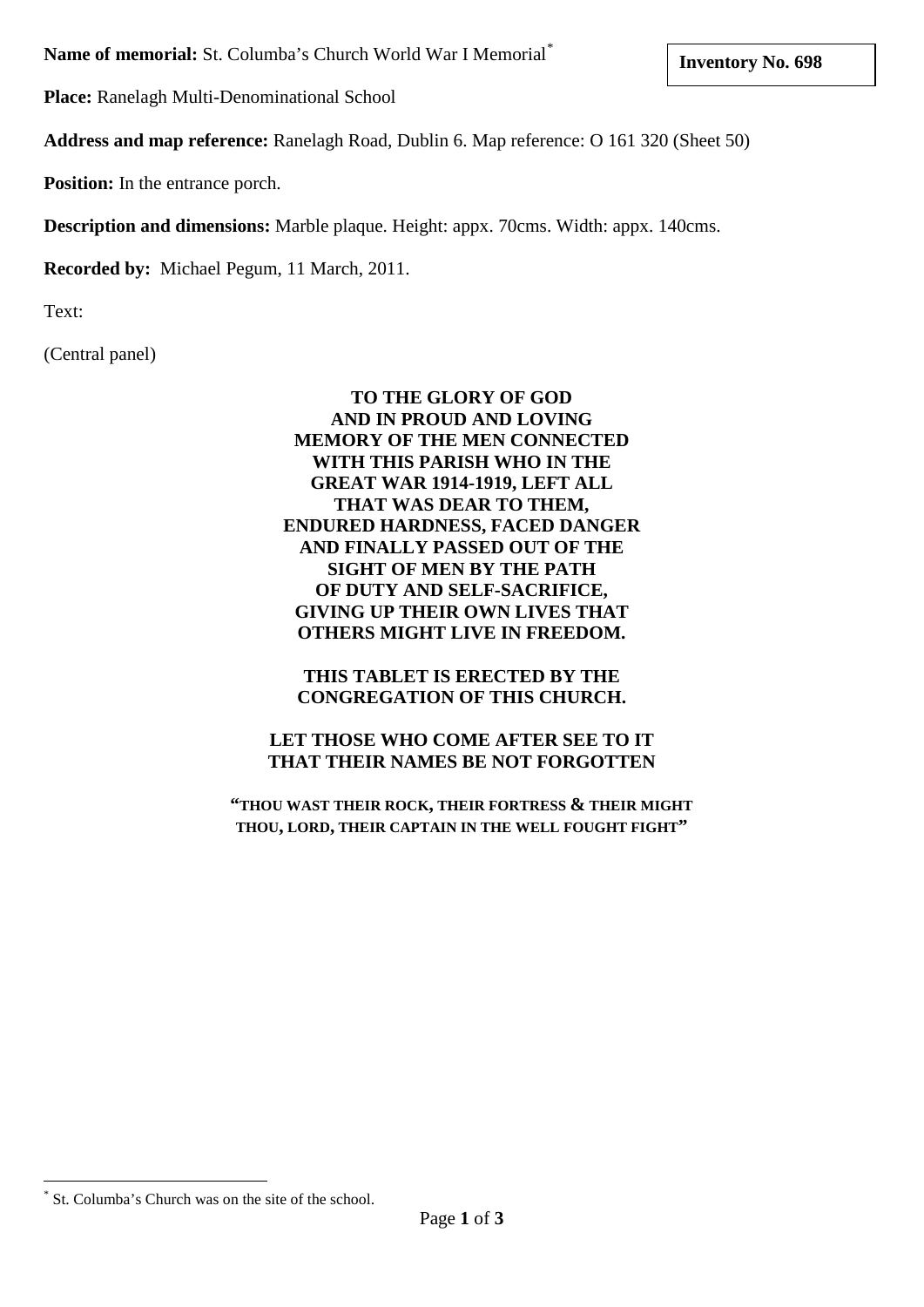**GEORGE E. KEARTLAND CHARLES M. ARMSTRONG 3, <sup>4</sup> JOHN S. M. LENOX-CONYNGHAM HARVEY R. LLOYD KILDARE H. BORROWES, R.N. <sup>1</sup>**  $E$ **DDIE M<sup>C</sup>CORMICK ROBERT M. MODLER WILLIAM H. CROSTHWAIT SYDNEY C. MORGAN SAMUEL W. CRONE A. RUSSELL MORRIS JOHN CUNNIFFE CECIL W. MURRAY 1, <sup>2</sup> NORMAN F. CURRALL ALFRED E. NARRAMORE WILLIAM J. DAUNT**<br>**ARTHUR H. NEALE**<sup>1,3,4,5</sup> **CEOFFREY F. DIXON**<sup>4</sup> **ARTHUR H. NEALE** <sup>1, 3, 4, 5<br>**ALAN M<sup>AC</sup>L. OLIVER**</sup> **ALAN**  $M^{AC}$ **L. OLIVER GEORGE G. DUGGAN**  $^{1,3,4}$ <br>**HENRY RICHARDSON 6 CORGE LACK R. DUGGAN**  $^{1,3,4}$ **WILLIAM A. SADLIER GERALD T. SADLIER THOMAS G. FITZPATRICK JACK SCOTT FRANK P. FOX FITZHERBERT P. SYNNOTT**<sup>3</sup> **FREDERICK TAYLOR DONALD A. GREER**  $GEORGE$ **H.** WHITE **SAMUEL WHITTAKER ARTHUR D. HOMAN 4, <sup>7</sup> CECIL V. WILSON FRANK W. HOWDEN CLAUDE H. WOODYARD JOHN C. JORDAN**

**ROBERTIVE BRIDGE** <sup>1,4</sup><br>**ARTHUR G. COX HEARRAY EXAMPLE BLAND 6 REGGIE ELAND 6 FERCY S<sup>T.</sup> G. FINDLATER<sup>4</sup><br><b>ERIC FRANKLIN** 

## **Mentions in books**

## **1 = Our Heroes Dublin, Irish Life, 1916.**

"Photographs with biographical notes of Officers of Irish Regiments and of Irish Officers of British Regiments who have fallen in action or who have been mentioned for good conduct, from August, 1914 to July, 1916." Also includes photos and biographical details of some other ranks (not officers) who died or were decorated. Reprint available from [www.naval-military-press.com.](http://www.naval-military-press.com/)

## **2 = The Great War 1914 – 1918. Bank of Ireland Staff Service Record.**

Hennessy, Thomas F. Dublin, Alex. Thom & Co., Ltd., 1920. Record, with some details, of 190 members of the staff of the Bank of Ireland who served, including photographs of all 33 who died. Reprint available from [www.naval-military-press.com.](http://www.naval-military-press.com/)

#### **3 = De Ruvigny's Roll of Honour (5 volumes + index)**

"A biographical record of members of his Majesty's naval and military forces who fell in the Great War 1914 – 1918. Its 1,400+ pages contain the biographies of well over 25,000 men of the army, navy and air force who gave their lives, nearly 7,000 of the entries being accompanied by a photograph." Reprint available from [www.naval-military-press.com](http://www.naval-military-press.com/)

## **4 = University of Dublin War List**

Dublin, Hodges Figgis & Co, 1922. List of 3,529 members of Trinity College, Dublin, the Dublin University O.T.C., or employees who served in the Great War. List gives date of graduation or entry to the College, ranks with dates appointed, regiments or services, decorations and, if they died, where. Reprint available from [www.naval-military-press.com.](http://www.naval-military-press.com/)